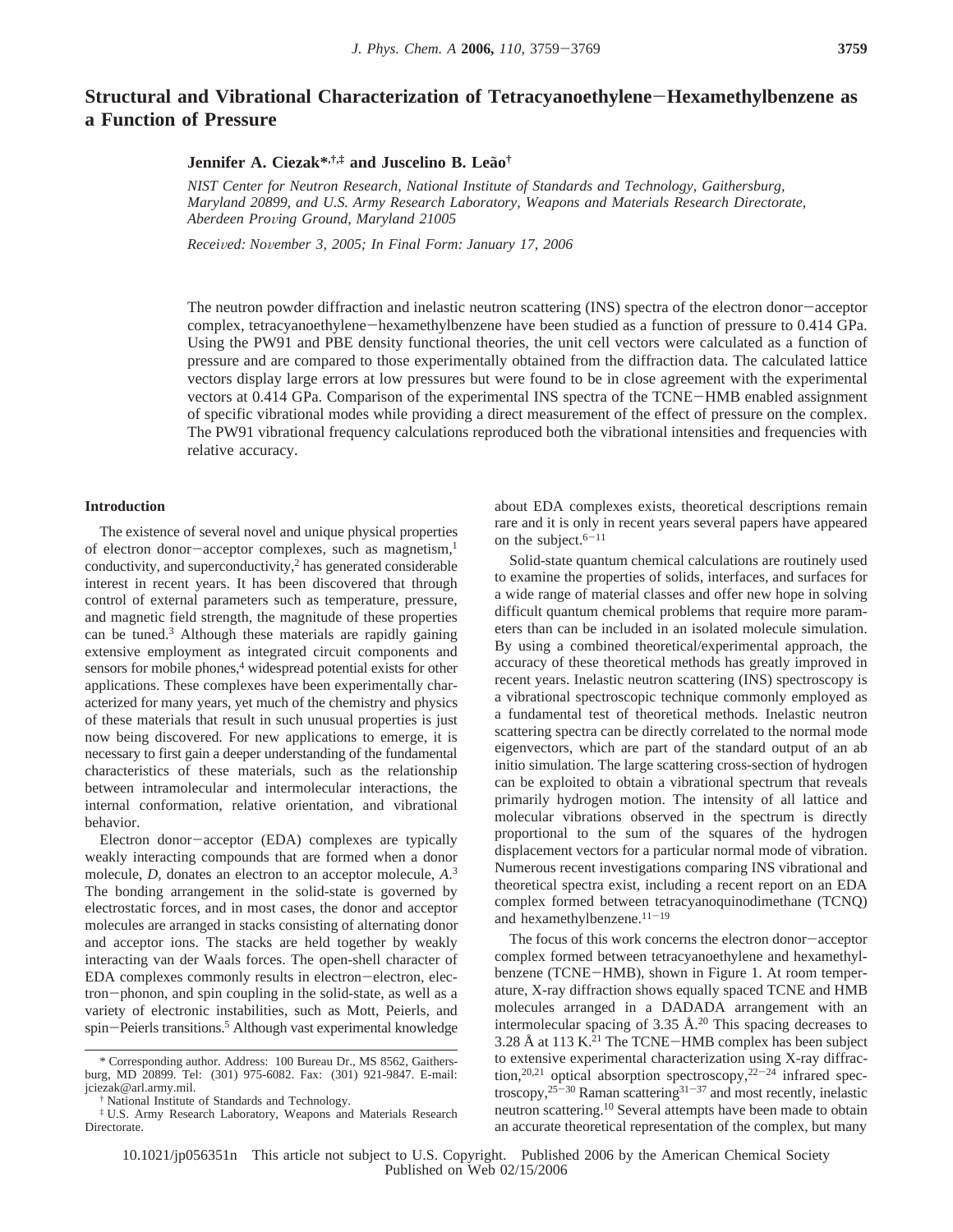

**Figure 1.** Molecular geometry of the TCNE-HMB complex shown (a) in the unit cell and (b) as an expanded view showing the stacking arrangement.

of these studies have been limited due to use of an isolated complex as the model for the simulations.<sup>9,28,38</sup> Recent solidstate calculations have demonstrated the importance of including the intermolecular interactions to obtain an adequate description of the TCNE-HMB complex.10

Optical absorption<sup>39-44</sup> and infrared spectroscopy<sup>44,45</sup> have been used to characterize pressure-induced changes of the TCNE-HMB complex in solution and the solid-state, respectively. Optical spectra obtained as a function of pressure indicated an increase in the ionic character of TCNE-HMB.39-<sup>44</sup> This is corroborated with the IR data that showed all vibrational frequencies linearly increase as a function of pressure.<sup>44,45</sup> Interestingly, the intensity of the C=C ( $A_g$ ) band of TCNE increased almost 5 times between 0 and 10 GPa. The increase in intensity as a function of pressure for this particular vibration was proposed to be due to a subtle shift of the TCNE molecule from the site symmetry occupied in the atmospheric pressure crystal structure.45 This shift was expected to be at, or near, the resolution limit of the X-ray diffraction structure; thus no crystallographic analysis was undertaken at that time. As such, it seems justified to seek an understanding of the pressure dependent physical properties of the TCNE-HMB complex.

We report here the results of neutron diffraction, inelastic neutron scattering, and theoretical studies of TCNE-HMB compressed to 0.414 GPa at 50 K. Our neutron diffraction studies to 0.414 GPa show a much higher compression of the *b* axis, relative to the *a* and *c* axes. Large errors are observed in the calculated unit cell vectors, which systematically decrease as the pressure increases. Presumably, these errors in the unit cell vectors reflect the lack of van der Waals' forces implemented in current density functional theory (DFT) functionals. This phenomenon has also been reported during crystal structure predictions of energetic materials.46 Vibrational modes for the solid-state TCNE-HMB complex under pressure were generated using density functional theory ab initio quantum mechanical calculations. Good correspondence between the calculated modes and experimentally obtained spectra allowed the assignment of vibrational modes to the experimentally observed INS peaks.

## **Materials and Methods**

**Experimental Details.** Tetracyanoethylene and hexamethylbenzene were obtained from Sigma Aldrich and used without further purification. The EDA complex, TCNE-HMB, was synthesized according to previously published methods.<sup>21</sup> Approximately 1.5 g of the TCNE-HMB complex was ground into a fine powder and loaded into a cylindrical aluminum pressure cell and placed into a top-loading cryostat. The polycrystalline powder was held at 50 K for the duration of the experiments. The pressure cell used for these experiments is constructed from a 40 mm diameter cylindrical piece of aluminum and is able to reach a maximum pressure of 0.414 GPa. The sample compartment is a cylindrical opening 5 mm in diameter and 45 mm long. One end of the cell is sealed using a steel ball and screw mechanism and the other end is connected to the pressure intensifier by a stainless steel capillary. Specific details concerning the method for pressurizing the cell can be found at the NIST Center for Neutron Research website.<sup>47</sup>

**Neutron Powder Diffraction.** Angle-dispersive neutron powder diffraction experiments, using a neutron wavelength of 1.5402 Å, were carried out at the BT-1 thirty-two-detector neutron powder diffractometer at the National Institute of Standards and Technology Center for Neutron Research (NCNR) in Gaithersburg, MD. The Cu (311) monochromator was employed for all of the experiments described herein and data were collected over the range  $3-168^\circ$  2 $\theta$  for approximately 24 h at each pressure.<sup>48</sup> The General Structure Analysis program<sup>49</sup> graphical user interface EXPGUI<sup>50</sup> employing Rietveld refinement was used to obtain the unit cell parameters in the  $5-36^\circ$ 2 $\theta$  and 46-165° 2 $\theta$  ranges. Diffraction between 36° and 46°  $2\theta$  is dominated by two intense aluminum diffraction peaks, which represent the (001) and (111) crystal planes of the pressure cell. The parameters used for the initial refinement of the TCNE-HMB complex at atmospheric pressure and 50 K were obtained from the Cambridge Structural Database and are as follows: space group  $= P\bar{1}$ ,  $a = 6.563 \text{ Å}$ ,  $b = 8.614 \text{ Å}$ ,  $c =$ 8.656 Å,  $\alpha = 108.22^{\circ}, \beta = 102.61^{\circ}, \gamma = 111.74^{\circ}, Z = 1$ . At all other pressures, the initial refinement parameters were the final results obtained in refining the diffraction pattern of the next lower pressure.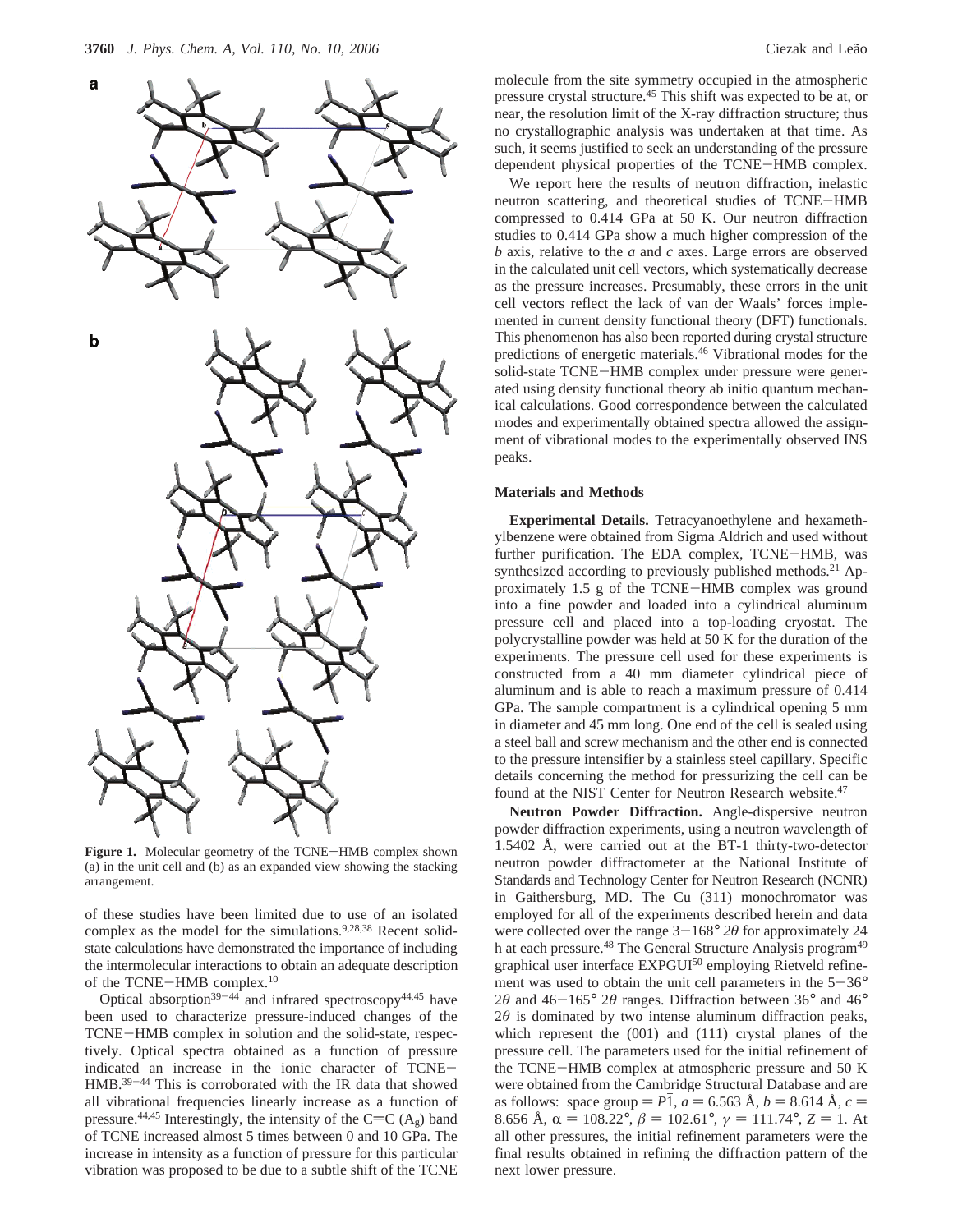Tetracyanoethylene-Hexamethylbenzene Characterization *J. Phys. Chem. A, Vol. 110, No. 10, 2006* **<sup>3761</sup>**

**Inelastic Neutron Scattering.** Inelastic neutron scattering spectra were collected between 40 and  $1200 \text{ cm}^{-1}$ , on the Filter Analyzer Neutron Spectrometer (FANS) located at BT-4 at the NIST Center for Neutron Research, through the use of both the copper (Cu (220)) and pyrolytic graphite (PG (002)) monochromators. The scattered neutrons were collimated with 20/ 20 min of arc divergence prior to inelastic scattering by the sample. The scattered neutrons first passed through a bismuth filter that removes any spurious Be-phonon excitations and then Bragg cutoff filters of polycrystalline beryllium and graphite that remove all neutrons with energy greater than 1.8 meV. Though the FANS instrument is capable of scanning from ∼32 to 1700  $\text{cm}^{-1}$ , this experiment focuses only on the 40-1200  $cm^{-1}$  range. More specific details are available regarding the FANS instrument.<sup>51</sup> All experimental INS spectra presented in this paper were normalized for background scattering using the Data Analysis and Visualization Environment (DAVE) program.52

**Computational Details.** The calculated crystal parameters and normal modes of vibrations were obtained as a function of pressure using the Vienna Ab Initio Simulation Package (VASP).53 The lattice parameters were obtained as a function of pressure using both the Perdew-Burke-Ernzerhof (PBE)<sup>54</sup> and Perdew-Wang 91 (PW91)<sup>55</sup> functionals. Only the vibrational results using the PW91 functional are presented here, as we were unable to obtain reliable vibrational frequencies using the PBE functional. Vanderbilt ultrasoft pseudopotentials (USP)<sup>56</sup> and Monkhorst-Pack *<sup>k</sup>*-point generation methods were used for all calculations. Calculations were run at 280, 330, 430, 495, 545, and 645 eV to test for convergence, which was noted at 545 eV.

In all calculations, no symmetry restrictions were imposed. At atmospheric pressure, the calculations were started from the unit cell and structural parameters listed in the Cambridge Structural Database.<sup>21</sup> The electronic energies were allowed to converge to  $2.0 \times 10^{-6}$  eV and the structure was considered converged once the difference in free energy between gradient steps was less than  $2.0 \times 10^{-5}$  eV. Calculations were done at 0.138, 0.276, and 0.414 GPa to coincide with our experimental measurements. These calculations were started from the optimized structures obtained from optimizing the structure of the next lowest pressure. The optimized molecular geometries were then used to determine the Hessian matrix and the vibrational frequencies of the TCNE-HMB complex via the finite difference method. The theoretical inelastic neutron scattering spectra were constructed from the normal mode eigenvectors using the A-Climax program  $v.5.1.3^{57,58}$ 

### **Results and Discussion**

**Unit Cell.** Neutron diffraction patterns were obtained for the TCNE-HMB complex as a function of hydrostatic pressure to 0.414 GPa. Because only the first twenty peaks of the experimental data were available for refinement, it was not possible to assign the atomic coordinates to each molecule in the asymmetric unit cell using Rietveld analysis. Therefore, we will not discuss the accuracies of the calculated molecular geometries. Instead, this section will focus on the accuracy of the calculated unit cell parameters as a function of pressure.

The experimental unit cell parameters are reported in Table 1 as a function of pressure. The unit cell parameters and volume obtained at 50 K (0 GPa) are similar to the parameters and volume reported at 113 K.<sup>21</sup> The volume decreases by  $0.24\%$ upon cooling from 113 to 50 K. As expected, the overall experimental volume of the unit cell decreased with increasing pressure from 398.626  $\AA^3$  at 50 K (0 GPa) to 377.221  $\AA^3$  at

| $(\deg)$                              | 5.563(2)<br>3.614(2)<br>3.656(1)<br>08.22(2)<br>13 K <sup>21</sup><br>exp | 5.563(1)<br>8.634(0)<br>8.638(3)<br>108.294(5)<br>102.682(6) | O(12a(50K))<br>$\begin{array}{c} \text{3.938(2)}\\ \text{108.015(1)}\\ \text{102.737(8)}\\ \text{111.820(5)}\\ \text{111.820(5)}\\ \text{468.427}\end{array}$<br>3.896(3)<br>7.214(5) | ABLE 1: Unit Cell Parameters of TCNE-HMB at 113 K <sup>20</sup> and as a Function of Pressure at 50 K As Determined in This Study<br>$\begin{array}{l} (08.327(1) \\ (02.694(3) \\ (11.806(6) \\ 44.058 \end{array}$<br>8.716(3)<br>3.891(7)<br><b>PW91</b><br>.987(0) | 3.292(0)<br>2.672(6)<br>.806(2)<br>.723<br>5.560(3)<br>3.632(5)<br>3.634(2)<br>$\exp$ | .138 GPa (50 K)<br>08.306(7<br>8.941(6)<br>8.821(0)<br>(1)44(1)<br>PBE | $\begin{array}{c} (08.296(1) \\ 02.665(3) \\ 11.813(6) \end{array}$<br>5.908(0)<br>3.833(3)<br>3.714(5)<br>PW91 | 5.487(4)<br>8.492(9)<br>8.516(6)<br>107.530(1)<br>103.128(1)<br>11.381(6)<br>11.381.330<br>exp | 0.276 GPa (50 K)<br>5.617(2)<br>8.861(6)<br>8.690(1)<br>107.535(2)<br>103.126(7)<br>11.375(4)<br>11.375(4)<br>PBE | 5.542(8)<br>8.772(1)<br>8.616(3)<br>107.527(1)<br>103.124(4)<br>111.379(2)<br>111.379(2)<br>PW91 | 5.465(1)<br>3.365(6)<br>3.509(2)<br>106.993(2)<br>103.506(3)<br>11.766(5)<br>exp | $0.414$ GPa $(50 K)$<br>$6.433(1)$<br>8.325(2)<br>8.472(9)<br>96.989(8)<br>PBE | 5.460(4)<br>3.350(9)<br>3.497(9)<br>106.999(1)<br>103.503(3)<br>111.757(2)<br>111.757(2)<br>PW91 |
|---------------------------------------|---------------------------------------------------------------------------|--------------------------------------------------------------|---------------------------------------------------------------------------------------------------------------------------------------------------------------------------------------|------------------------------------------------------------------------------------------------------------------------------------------------------------------------------------------------------------------------------------------------------------------------|---------------------------------------------------------------------------------------|------------------------------------------------------------------------|-----------------------------------------------------------------------------------------------------------------|------------------------------------------------------------------------------------------------|-------------------------------------------------------------------------------------------------------------------|--------------------------------------------------------------------------------------------------|----------------------------------------------------------------------------------|--------------------------------------------------------------------------------|--------------------------------------------------------------------------------------------------|
| $(\text{deg})$                        | 102.61(2)<br>111.74(2)<br>399.597                                         | 1.804(3)                                                     |                                                                                                                                                                                       |                                                                                                                                                                                                                                                                        |                                                                                       | $(02.679(4))$<br>$(11.814(3))$                                         |                                                                                                                 |                                                                                                |                                                                                                                   |                                                                                                  |                                                                                  | 103.501(3)<br>111.771(6)<br>371.943                                            |                                                                                                  |
| $v$ (deg)<br>$v$ ol (Å <sup>3</sup> ) |                                                                           | 396.882                                                      |                                                                                                                                                                                       |                                                                                                                                                                                                                                                                        |                                                                                       | 152.639                                                                | 133.332                                                                                                         |                                                                                                |                                                                                                                   |                                                                                                  | 77.002                                                                           |                                                                                |                                                                                                  |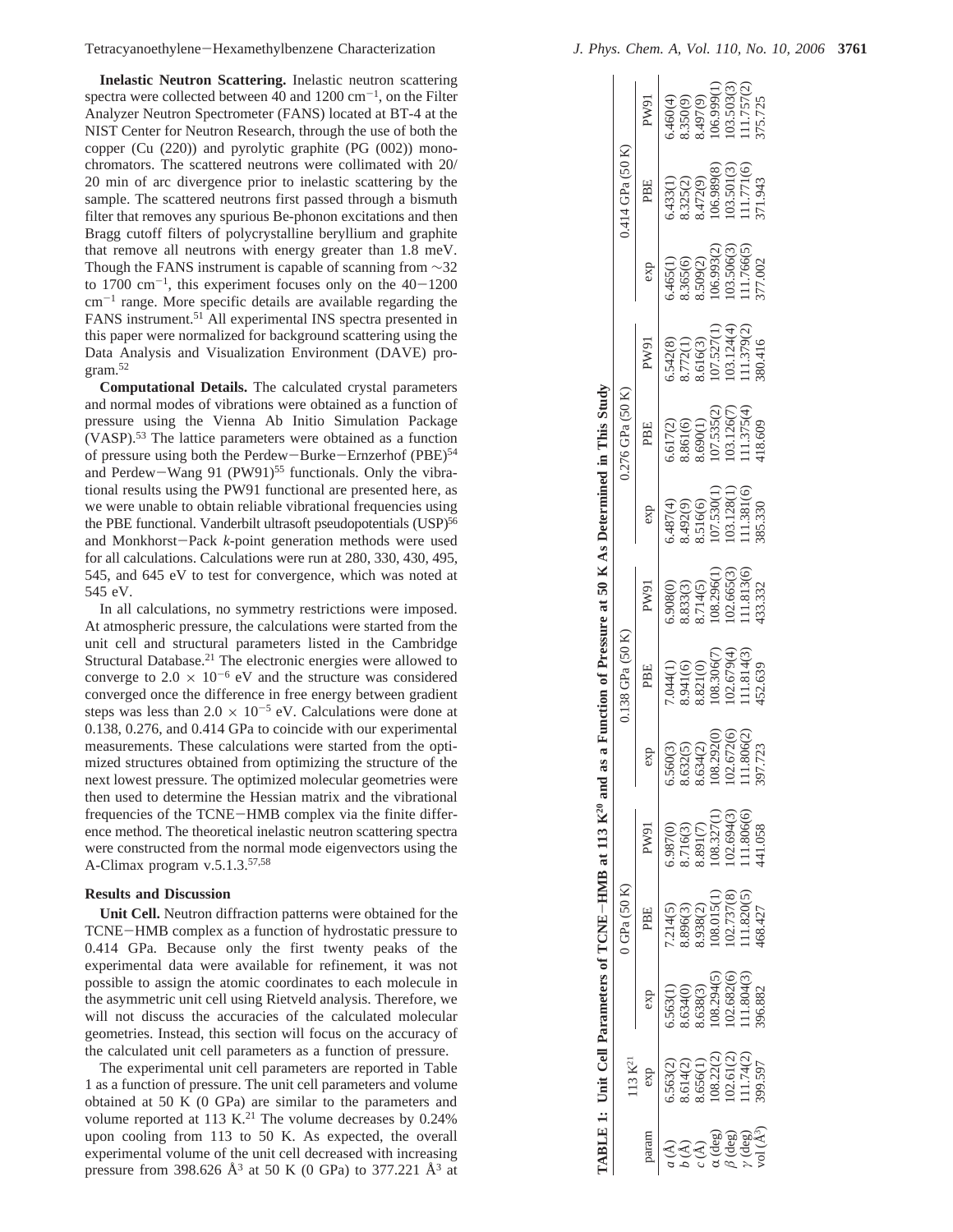

**Figure 2.** Experimental INS spectra of the TCNE-HMB complex collected on the FANS instrument at 50 K in the spectral ranges (a)  $0-600$  $cm^{-1}$  and (b)  $600-1200$  cm<sup>-1</sup>. Spectra are shown as a function of pressure and are offset for ease of comparison.

0.41 GPa. This corresponds to a 5.37% decrease in the volume of the unit cell. As is shown in Table 1, the compression of the *b* axis increased sharply between 0.138 and 0.276 GPa in comparison to the *a* and *c* axis. The higher compression exhibited by the *b* axis implies that the entire unit cell compresses anisotropically. This effect is not uncommon in layered materials, and in the TCNE-HMB complex the *<sup>b</sup>* axis lies in the direction perpendicular to the stacked layers. These layers are held together only by weak van der Waals' interactions. Therefore, one would expect the *b* direction of the unit cell to be much more compressible than either the *a* or *c* direction of the unit cell.

The calculated unit cell parameters as a function of pressure using the PBE and PW91 methods are summarized in Table 1. The observed errors for the experimental lattice parameters derived as a function of pressure are provided in the Supporting Information, Table S1. Comparison of the calculated unit cell parameters and the experimental parameters reveals large errors

using both functionals. The RMS values at 0 GPa (50 K) are 0.333 (PBE) and 0.205 (PW91). The RMS values decreased slightly to 0.246 (PBE) and 0.167 (PW91) at 0.138 GPa. The RMS values systematically declined as the pressures increased, with values of 0.175 (PBE) and 0.124 (PW91), at 0.276 GPa. At 0.414 GPa, the calculated parameters were in close agreement with the experimental parameters and the RMS deviations are 0.026 (PBE) and 0.009 (PW91). The magnitude of the errors in the calculated cell vectors is clearly reflected in the RMS deviations between the experimental and calculated volumes. The PBE method yielded volume measurements with percent errors of 18.2% (0 GPa), 12.9% (0.138 GPa), 8.6% (0.276 GPa) and 1.3% (0.414 GPa). Slightly smaller RMS deviations in the cell volume were obtained with the PW91 method. The RMS deviations were 11.3% (0 GPa), 8.9% (0.138 GPa), 1.3% (0.276 GPa) and 0.3% (0.414 GPa) with the PW91 method.

It has been proposed that overestimation of lattice vectors arises from lack of proper van der Waals forces in current DFT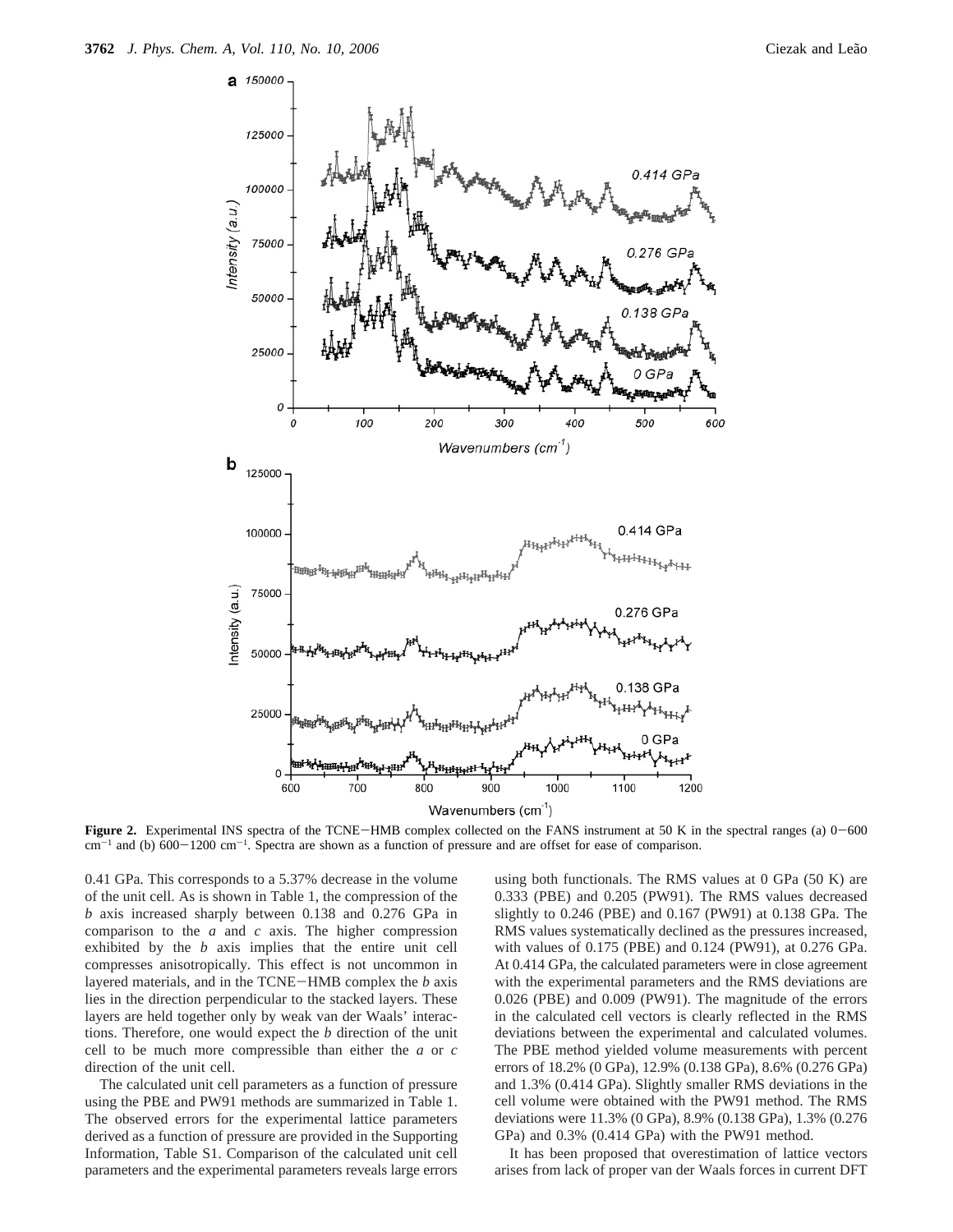TABLE 2: Experimental Peak and Theoretically Determined Vibrational Mode Energies of the TCNE–HMB Complex,<br>Corresponding to Peaks Observed in the INS Spectra between 40 and 1200 cm<sup>-1</sup> Collected under Both Ambient and<br>Pres

| 0 GPa             |            | 0.138 GPa       |            | 0.276 GPa         |            | 0.414 GPa         |            |              |                                                                                                                           |  |  |
|-------------------|------------|-----------------|------------|-------------------|------------|-------------------|------------|--------------|---------------------------------------------------------------------------------------------------------------------------|--|--|
| <b>INS</b>        | PW 91      | <b>INS</b>      | PW 91      | <b>INS</b>        | PW 91      | <b>INS</b>        | PW 91      | mode no. $b$ | molecular motion                                                                                                          |  |  |
|                   | 5          |                 | 7          |                   | 8          |                   | 12         | $\mathbf{1}$ | HMB-TCNE twisting                                                                                                         |  |  |
|                   | 30         |                 | 35         |                   | 40         | 51                | 52         | 2            | HMB-TCNE sliding                                                                                                          |  |  |
| 44                | 40         | 54              | 56         | 52                | 58         | 58                | 58         | 3            | HMB-TCNE stretching                                                                                                       |  |  |
| 54                | 60         | <b>NR</b>       | 57         | 59                | 60         | 62                | 62         | 4            | HMB-TCNE tilting                                                                                                          |  |  |
| 64                | 64         | 67              | 67         | 75                | 73         | 78                | 75         | 5            | HMB-TCNE tilting                                                                                                          |  |  |
| 73                | 79         | 77              | 76         | 84                | 81         | 89                | 86         | 6            | HMB-TCNE tilting                                                                                                          |  |  |
| 85<br>91          | 82<br>93   | 96<br>102       | 96         | 94<br>107         | 99         | 97<br>108         | 99<br>112  | 7<br>8       | HMB CH <sub>3</sub> twist and TCNE C $-C \equiv N$ out-of-plane torsion                                                   |  |  |
| 99                | 101        | 110             | 104<br>109 | 116               | 108<br>117 | 116               | 125        | 9            | HMB CH <sub>3</sub> twist and TCNE C $-C \equiv N$ out-of-plane torsion<br>HMB CH <sub>3</sub> twist and ring deformation |  |  |
| 108               | 110        | 127             | 126        | 133               | 135        | 135               | 131        | 10           | $C-C=N$ bend                                                                                                              |  |  |
| 121               | 120        | 134             | 133        | 142               | 145        | 141               | 146        | 11           | Methyl torsion                                                                                                            |  |  |
| 133               | 137        | 140             | 145        | 147               | 149        | 154               | 156        | 13           | $C-C=N$ bend                                                                                                              |  |  |
| 138               | 143        | 145             | 146        | 153               | 153        | <b>NR</b>         | 157        | 14           | methyl torsion and $C-C=N$ in-plane torsion                                                                               |  |  |
| 145               | 150        | 151             | 147        | 158               | 163        | 161               | 161        | 15           | methyl torsion                                                                                                            |  |  |
| 155               | 154        | 156             | 157        | 167               | 168        | 167               | 168        | 16           | TCNE scissor mode                                                                                                         |  |  |
| 158               | 157        | 161             | 160        | 172               | 182        | 177               | 176        | 17           | methyl torsion                                                                                                            |  |  |
| 163               | 159        | 165             | 162        | 177               | 184        | 181               | 183        | 18           | $C \equiv N$ bend and $2v_8$                                                                                              |  |  |
| 169               | 168        | 172             | 173        | 181               | 185        | 190               | 192        | 19           | methyl torsion                                                                                                            |  |  |
| 174               | 170<br>182 | 177<br>200      | 178<br>197 | 188<br>195        | 186        | <b>NR</b><br>199  | 193<br>198 | $20\,$<br>22 | methyl torsion                                                                                                            |  |  |
| 190<br>193        | 193        | 203             | 200        | 202               | 196<br>204 | 205               | 205        | 23           | ring deformation<br>ring deformation                                                                                      |  |  |
| 208               | 208        | 206             | 210        | 212               | 215        | 217               | 217        | 24           | $CH3$ torsion                                                                                                             |  |  |
| 220               | 218        | 221             | 222        | 224               | 227        | 226               | 226        | 25           | ring deformation and $CH3$ torsion                                                                                        |  |  |
| 226               | 227        | <b>NR</b>       | 228        | 228               | 230        | 230               | 231        | 26           | ring $-CH_3$ bending out-of-plane                                                                                         |  |  |
| 236               | 235        | 236             | 235        | 236               | 239        | 238 (sh)          | 237        | $27\,$       | $ring -CH_3$ bending out-of-plane                                                                                         |  |  |
| 249               | 249        | 245             | 250        | $251$ (sh)        | 253        | $251$ (sh)        | 250        | 28           | $C-C=N$ bend                                                                                                              |  |  |
| 256               | 255        | 266             | 256        | 258               | 261        | 260               | 260        | 29           | ring $-CH_3$ bending in-plane                                                                                             |  |  |
| 269               | 267        | 271             | 263        | NR.               | 267        | 271               | 272        | 30           | ring $-CH_3$ bending out-of-plane                                                                                         |  |  |
| 284               | 282        | 281             | 279        | 284               | 282        | 286               | 284        | 31           | ring $-CH_3$ bending in-plane                                                                                             |  |  |
| 288               | 288        | 288             | 286        | 288               | 289        | 291               | 290        | 32           | ring $-CH_3$ bending in-plane                                                                                             |  |  |
| $302$ (sh)        | 301        | 299             | 303        | <b>NR</b>         | 295        | 306               | 304        | 33           | $C-C \equiv N$ bend                                                                                                       |  |  |
| 314               | 313        | 314             | 317        | $314$ (sh)        | 311        | 316               | 318        | 34           | $C-C=N$ bend                                                                                                              |  |  |
| 321               | 321        | 326             | 327        | 331               | 327        | $341$ (sh)        | 340        | 36           | $C-C-C$ rocking (TCNE)                                                                                                    |  |  |
| $340$ (sh)<br>343 | 339<br>344 | 344 (sh)<br>347 | 341<br>347 | 343<br>352        | 340<br>350 | 347<br>352 (sh)   | 347<br>352 | 35<br>37     | methyl torsion<br>methyl torsion                                                                                          |  |  |
| 360               | 357        | $362$ (sh)      | 359        | 363               | 364        | $365$ (sh)        | 368        | 38           | v <sub>18</sub> benzene-like mode Wilson scheme                                                                           |  |  |
| $367$ (sh)        | 366        | 368             | 363        | NR.               | 371        | 373               | 372        | 39           | $C-C=N$ bend                                                                                                              |  |  |
| 373               | 375        | 375             | 382        | 378               | 382        | 378               | 381        | 40           | $C-C=N$ bend                                                                                                              |  |  |
| $380$ (sh)        | 378        | 396 (sh)        | 394        | 396               | 393        | $396$ (sh)        | 395        | 41           | Methyl torsion                                                                                                            |  |  |
| 401               | 399        | 401             | 400        | 404               | 401        | 404               | 403        | 42           | methyl torsion                                                                                                            |  |  |
| 409               | 408        | 409             | 414        | 409               | 409        | 409               | 411        | 43           | out-of plane ring deformation                                                                                             |  |  |
| 417               | 416        | 425 (sh)        | 424        | 425               | 425        | 428               | 428        | 44           | in-plane ring deformation                                                                                                 |  |  |
| 423               | 425        | 430             | 433        | 441               | 437        | NR                | 441        | 45           | $C-C-C$ rocking (TCNE)                                                                                                    |  |  |
| 444               | 446        | 447             | 448        | 447               | 446        | 447               | 449        | 46           | $C-CH3$ deformation                                                                                                       |  |  |
| 467               | 466        | 469             | 467        | 473 (sh)          | 471        | 476               | 475        | 47           | out-of plane ring deformation<br>in-plane ring deformation                                                                |  |  |
| 479<br>487        | 480<br>486 | 481<br>487      | 483<br>489 | 484<br>$490$ (sh) | 488<br>496 | 487<br>$499$ (sh) | 484<br>497 | 48<br>49     | C-C-C rocking (TCNE)                                                                                                      |  |  |
| 494               | 492        | 496             | 500        | 502               | 500        | <b>NR</b>         | 510        | 50           | C-C-C wagging (TCNE)                                                                                                      |  |  |
| 520               | 518        | 517             | 519        | <b>NR</b>         | 521        | 517               | 518        | 51           | $C-C-C$ bend                                                                                                              |  |  |
| 533               | 534        | 533             | 534        | 530               | 533        | 527               | 532        | 52           | $C-C=N$ bend                                                                                                              |  |  |
| 546               | 545        | 546             | 543        | 546               | 549        | 546               | 547        | 53           | $C-C-C$ bending (TCNE)                                                                                                    |  |  |
| 572               | 574        | 572             | 570        | 569               | 573        | 578               | 575        | 54           | $C-C-C$ wagging (TCNE)                                                                                                    |  |  |
| 586 (sh)          | 588        | 589             | 593        | 593               | 596        | 589 (sh)          | 583        | 55           | C-C stretch (TCNE)                                                                                                        |  |  |
| 600               | 602        | 610             | 607        | 614               | 612        | 615               | 617        | 56           | $CH3$ out-of-plane deformation                                                                                            |  |  |
| 637               | 639        | 640             | 646        | 640               | 646        | 644               | 649        | 57           | $v_{12}$ wilson benzene                                                                                                   |  |  |
| 667               | 665        | $667$ (sh)      | 663        | 671               | 668        | 671               | 675        | 58           | $C = N$ stretch                                                                                                           |  |  |
| 683               | 685        | 683             | 677        | 683               | 682        | 683               | 689        | 59           | $C = N$ stretch                                                                                                           |  |  |
| 704               | 703        | 708             | 699        | 708               | 703        | 712               | 719        | 60           | $C = N$ stretch                                                                                                           |  |  |
| 720<br>738        | 720<br>736 | 733<br>742      | 726<br>741 | 734<br>742        | 739<br>750 | 738<br>747        | 740<br>755 | 61           | ring breathing<br>$C-C-C$ wagging (TCNE)                                                                                  |  |  |
| 756               | 755        | 760             | 761        | 756               | 762        | 760               | 767        | 62<br>63     | $C-C$ stretch (TCNE)                                                                                                      |  |  |
| 774 (sh)          | 771        | 774             | 769        | 775               | 778        | 779 (sh)          | 782        | 64           | ring breathing                                                                                                            |  |  |
| 784               | 787        | 784             | 783        | 788               | 789        | 789               | 791        | 65           | CH <sub>3</sub> out-of-plane deformation                                                                                  |  |  |
| 810               | 812        | 818             | 814        | 823               | 829        | 829               | 827        | 66           | rocking CH <sub>3</sub> in-plane                                                                                          |  |  |
| 844               | 842        | 844             | 845        | 859               | 851        | 860               | 858        | 67           | rocking CH <sub>3</sub> out-of-plane                                                                                      |  |  |
| 856               | 855        | 870             | 865        | 871               | 872        | 876               | 878        | 68           | bending CH <sub>3</sub> out-of-plane                                                                                      |  |  |
| 876 (sh)          | 878        | 882             | 884        | 887               | 891        | 893               | 895        | 69           | bending CH <sub>3</sub> in-plane                                                                                          |  |  |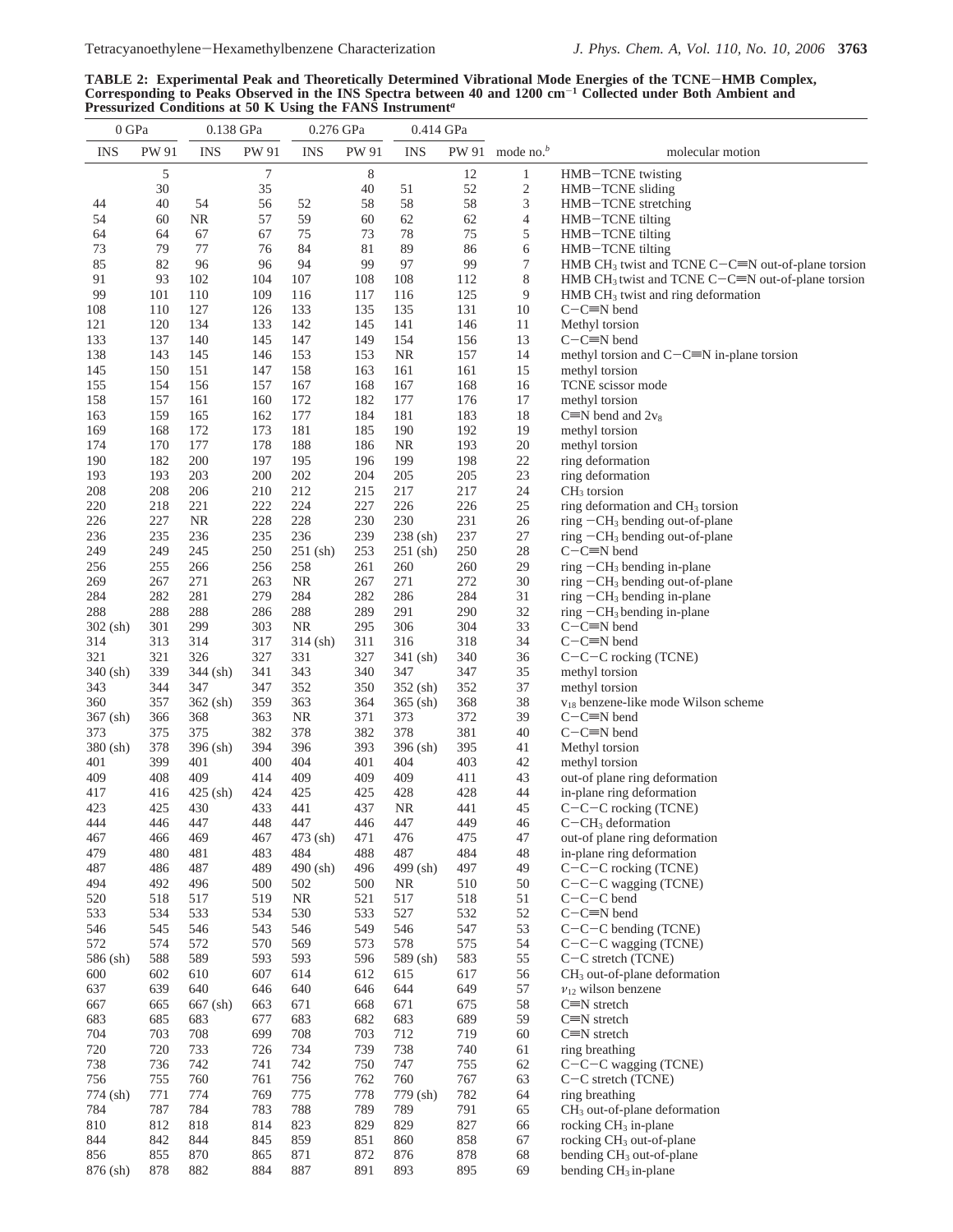| 0 GPa       |              | 0.138 GPa   |       | 0.276 GPa   |       | 0.414 GPa  |              |              |                                          |
|-------------|--------------|-------------|-------|-------------|-------|------------|--------------|--------------|------------------------------------------|
| <b>INS</b>  | <b>PW 91</b> | <b>INS</b>  | PW 91 | <b>INS</b>  | PW 91 | <b>INS</b> | <b>PW 91</b> | mode no. $b$ | molecular motion                         |
| 887         | 885          | 904         | 900   | 898         | 906   | 909        | 911          | 70           | $CH3$ out-of-plane deformation           |
| 916         | 915          | 927         | 927   | $930$ (sh)  | 922   | $933$ (sh) | 927          | 71           | bending $CH3$ in-plane                   |
| 939         | 940          | 951         | 942   | $951$ (sh)  | 944   | NR.        | 957          | 72           | $C \equiv N$ stretching (TCNE)           |
| 970         | 971          | 970         | 966   | 970         | 974   | NR.        | 984          | 73           | $C-CH3$ stretch and $CH3$ deformation    |
| 989         | 984          | 995         | 992   | 996         | 996   | 996        | 998          | 74           | $v_{14}$ benzene-like mode Wilson scheme |
| 1015        | 1015         | 1022        | 1025  | 1029        | 1030  | 1029       | 1031         | 75           | rocking $CH3$ out-of-plane               |
| 1042        | 1043         | 1043        | 1039  | 1043        | 1040  | 1043       | 1043         | 76           | rocking $CH3$ in-plane                   |
| $1050$ (sh) | 1050         | $1056$ (sh) | 1051  | 1070        | 1067  | 1078       | 1079         | 77           | rocking $CH3$ in-plane                   |
| 1065        | 1065         | 1078        | 1075  | 1085        | 1085  | 1100       | 1106         | 78           | $v_{20}$ benzene-like mode Wilson scheme |
| $1072$ (sh) | 1073         | 1085        | 1089  | $1107$ (sh) | 1100  | 1110       | 1118         | 79           | bending CH <sub>3</sub> out-of-plane     |
| 1155        | 1157         | 1178        | 1180  | 1187        | 1188  | NR.        | 1188         | 80           | $C=N$ stretching                         |

*a* The assignments of the molecular motions are similar to that previously reported.<sup>10</sup> *b* Molecular modes are numbered according to ref 10.





**Figure 3.** Comparison of the experimental INS spectrum at 50 K (0 GPa), shown with experimental error bars, and the calculated INS spectrum (solid line) shown in the (a) the  $0-300 \text{ cm}^{-1}$  and (b)  $300-1200 \text{ cm}^{-1}$  spectral ranges. Spectra are offset for ease of comparison.

functionals.46 In the case of the TCNE-HMB complex, the largest error in the individual lattice vectors is observed for the *b* lattice parameter. Along the *b* axis, as previously discussed, van der Waals forces are largely responsible for holding the

crystal together. As pressure increases, the error decreases because the stacks are forced into a closer packed arrangement and the electron densities begin to overlap. Both the *a* and *c* lattice vectors systematically decrease as pressure increases.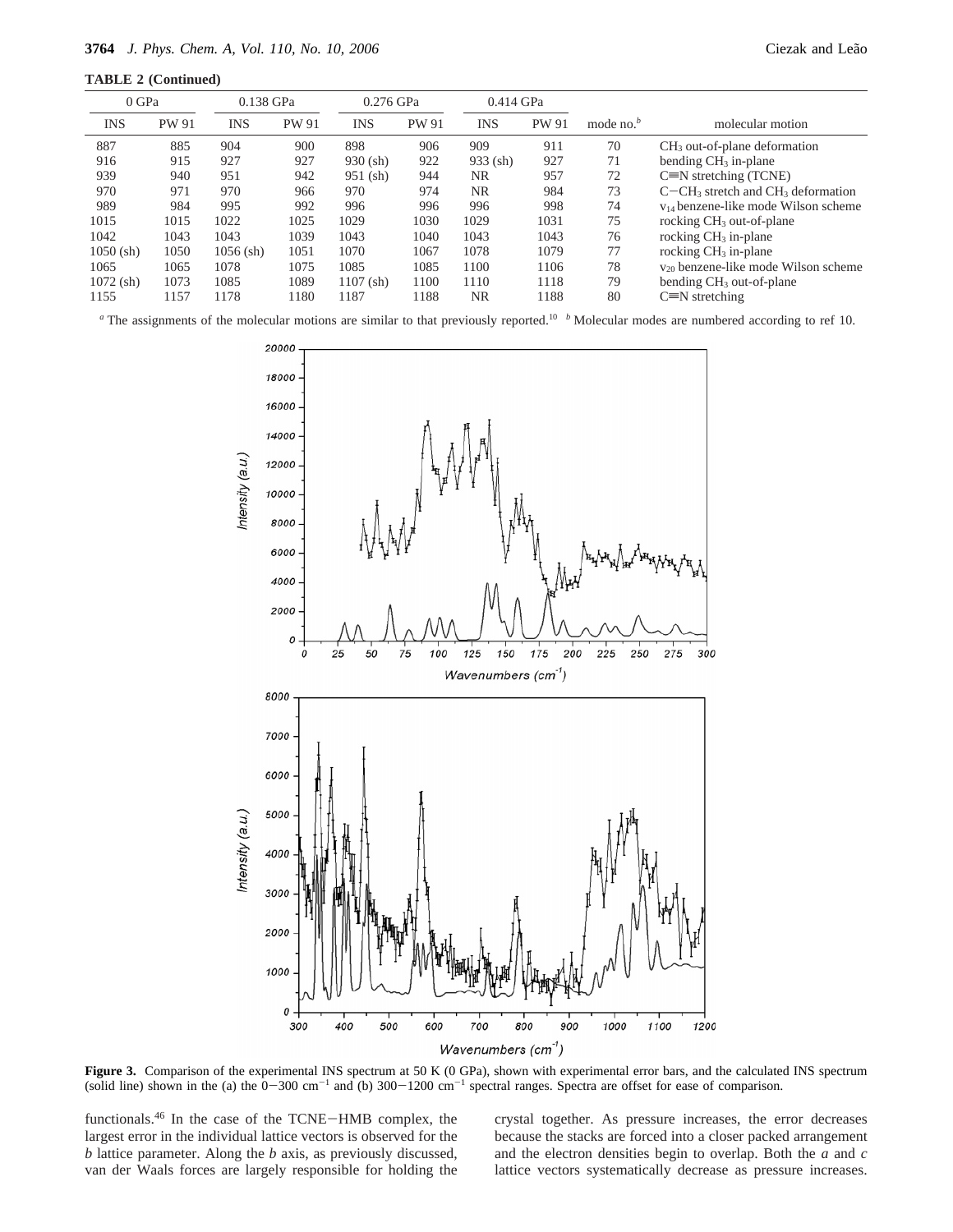

**Figure 4.** Comparison of the experimental INS spectrum at 0.138 GPa, shown with experimental error bars, and 50 K and the calculated INS spectrum (solid line) shown in the (a)  $0-300 \text{ cm}^{-1}$  and (b)  $300-1200 \text{ cm}^{-1}$  spectral regions using the PW91 functional. Spectra are offset for ease of comparison.

Although the calculated *b* lattice vector slightly increases in length between 0 and 0.138 GPa, this correctly models the experimental behavior. Above 0.138 GPa, the length of the *b* vector decreases. At 0.414 GPa, the values of all lattice parameters agree relatively well with experiment.

**Molecular Vibrations.** The inelastic neutron scattering spectra of the TCNE-HMB complex obtained at 50 K are shown in Figure 2 as a function of pressure. The spectra are offset for ease of comparison. At low frequency, in the spectral range of  $40-300$  cm<sup>-1</sup>, the INS spectra are characterized by several strong vibrational modes atop a broad envelope of intensity, which tails off to higher frequency. As is shown in the literature, this vibrational pattern is characteristic of hexamethylbenzene, which has several intense methyl torsions and phonon modes in this vibrational region.58

The center of the broad band at 0.414 GPa is not noticeably shifted relative to that at 0 GPa, but it can be shown through close examination of Table 2, which details the vibrational assignments of the TCNE-HMB complex as a function of pressure, that several vibrational modes, in particular methyl torsions, have large vibrational shifts of  $15 \text{ cm}^{-1}$  or more. The two intense bands at 121 and 169  $cm^{-1}$  in the 0 GPa spectrum correspond to those at 141 and 190  $cm^{-1}$  in the 0.414 GPa spectrum, with vibrational shifts of 20 and 21  $cm^{-1}$ , respectively. Large red shifts have been suggested to result from of an increase in the ionic character of the EDA complex and the existence of a phase transition, termed the neutral-to-ionic transition, has been reported at higher pressures for several EDA complexes.59 In contrast to the large vibrational shifts at 120 and 169 cm<sup>-1</sup>, the two methyl torsion modes ca. 220 cm<sup>-1</sup> (0) GPa) and 401  $cm^{-1}$  (0 GPa), are only slightly affected by pressure application and vibrational shifts of only  $3-6$  cm<sup>-1</sup> are observed. These relatively small shifts can likely be attributed to the intrinsic width of these vibrational bands in the INS spectra, as a result of overlapping of the fundamental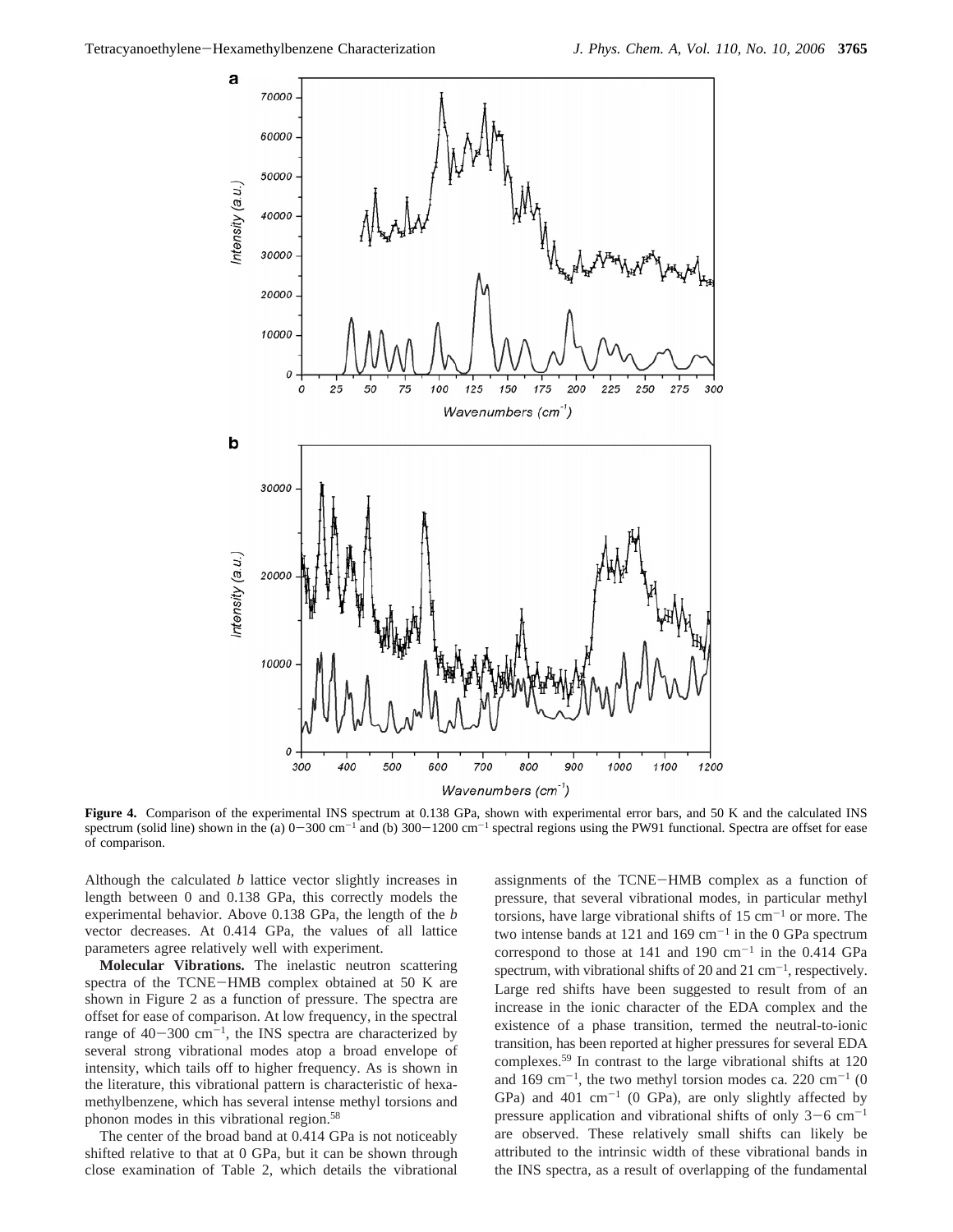

**Figure 5.** Comparison of the experimental INS spectrum at 0.276 GPa, shown with experimental error bars, and 50 K and the calculated INS spectrum (solid line) using the PW91 functional shown within the (a)  $0-300$  cm<sup>-1</sup> and (b)  $300-1200$  cm<sup>-1</sup> spectral ranges. Spectra are offset for ease of comparison.

vibrations with combination and overtone bands, leading to a smaller peak shift than is actually present.

Slight differences in the vibrational patterns as a function of pressure are also observed in the regions near 350, 375, and  $440 \text{ cm}^{-1}$ . The relatively intense broad peak attributed to two methyl torsions ca. 340 and 343 cm<sup>-1</sup> at 0 GPa split into two distinct bands at a pressure of 0.276 GPa. The two methyl torsions at 373 cm<sup>-1</sup> (0 GPa) and 380 cm<sup>-1</sup> (0 GPa), which appear as a single strong band near  $375 \text{ cm}^{-1}$ , also show splitting at 0.138 and 0.414 GPa. The evolution of the vibrational modes between  $340-350$  and  $370-380$  cm<sup>-1</sup> as a function of pressure is a direct result of the changing geometry of the methyl groups. As pressure increases, the staggered arrangement of the methyl groups, which is found at ambient conditions, becomes more pseudoplanar in nature. This, in turn, results in differing degrees of vibrational shifts. The vibration near  $440 \text{ cm}^{-1}$  can be attributed to a methyl deformation, which shows slight evidence of vibrational splitting at 0.276 GPa. Because no other vibrational modes are found in close proximity, factor group splitting could cause the splitting of this vibrational band, as symmetry related methyl groups are forced to reside in different environments as pressure increases.

DFT Calculations. The INS experimental frequencies and calculated vibrational frequencies were used to investigate the symmetries associated with the pressure-induced changes observed in the TCNE-HMB complex. Table 2 presents a comparison of the observed and calculated frequencies of the TCNE-HMB complex as a function of pressure. Descriptions of the molecular motion for the normal modes in the region studied are also presented in Table 2. These assignments of molecular motion are in close agreement with previously published data10 and the INS vibrational frequencies calculated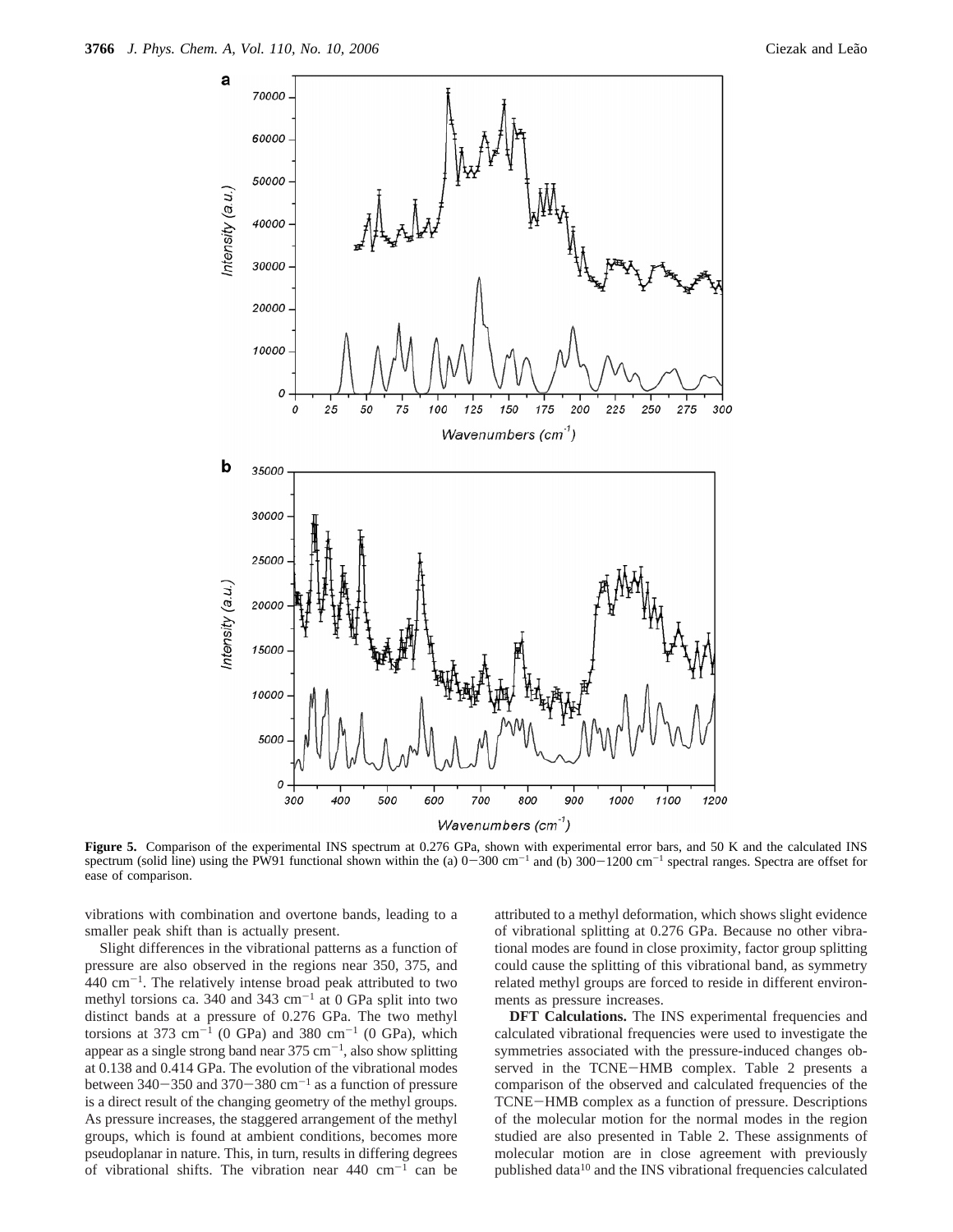

Figure 6. Comparison of the experimental INS spectrum, shown with experimental error bars, at 0.414 GPa and 50 K and the calculated INS spectrum (solid line) in the (a)  $0-300$  cm<sup>-1</sup> and (b)  $300-1200$  cm<sup>-1</sup> spectral regions. Spectra are offset for ease of comparison.

with the PW91 functional closely model the experimental INS data for all pressures studied. At 0 GPa, the rms value is 2.41  $cm^{-1}$ . The corresponding rms value at 0.138 GPa is 3.68 cm<sup>-1</sup>. The rms value increased slightly to 4.03 and 3.31  $\text{cm}^{-1}$  at 0.276 and 0.414 GPa, respectively.

Individual comparisons of the experimental and calculated INS spectra are shown in Figures 3-6 as a function of pressure. A comparison of Figures 3 and 6 shows the intensities of the calculated INS spectra change significantly upon pressure increase, while the intensities of the experimental spectra remain virtually the same. This is particularly apparent in the spectral region between 800 and 900  $cm^{-1}$ , a region that is characterized by several out-of-plane motions of the methyl groups. Because the intensity of an INS transition is dependent upon hydrogen displacement, an increase in calculated intensity indicates the calculated molecular geometry is slightly different from the true crystal structure. However, this can only be confirmed through a high-resolution crystallographic analysis, which is beyond the scope of this paper.

A comparison of the calculated and experimental frequencies summarized in Table 2 and Figures 3–6 reveals, in general, good frequency and intensity agreement between calculation and experiment. The calculations presented in this paper are somewhat limited in the sense that they do not include vibrational intensity from the external lattice modes of the complex, which is reflected by the absence of strong phonon bands below 200  $\text{cm}^{-1}$ . To further improve upon the agreement of calculation and experiment, it will be necessary to perform a full crystal calculation on a "supercell".

Six intermolecular vibrational modes were predicted for each pressure. The HMB-TCNE stretching vibration was predicted at 40  $\text{cm}^{-1}$  at 0 GPa and was experimentally observed at 44 cm-1. Under pressure, the vibration experimentally red-shifted to 58 cm<sup>-1</sup>, with a calculated value of 58 cm<sup>-1</sup>. Three HMB-TCNE tilting modes were experimentally observed at 54, 64, and 73 cm<sup>-1</sup> at 0 GPa, with calculated counterparts of 60, 64, and 79  $\text{cm}^{-1}$ , respectively. These vibrations, at 0.414 GPa, shifted to 62, 78, and 89 cm<sup>-1</sup> with calculated values of 62, 75,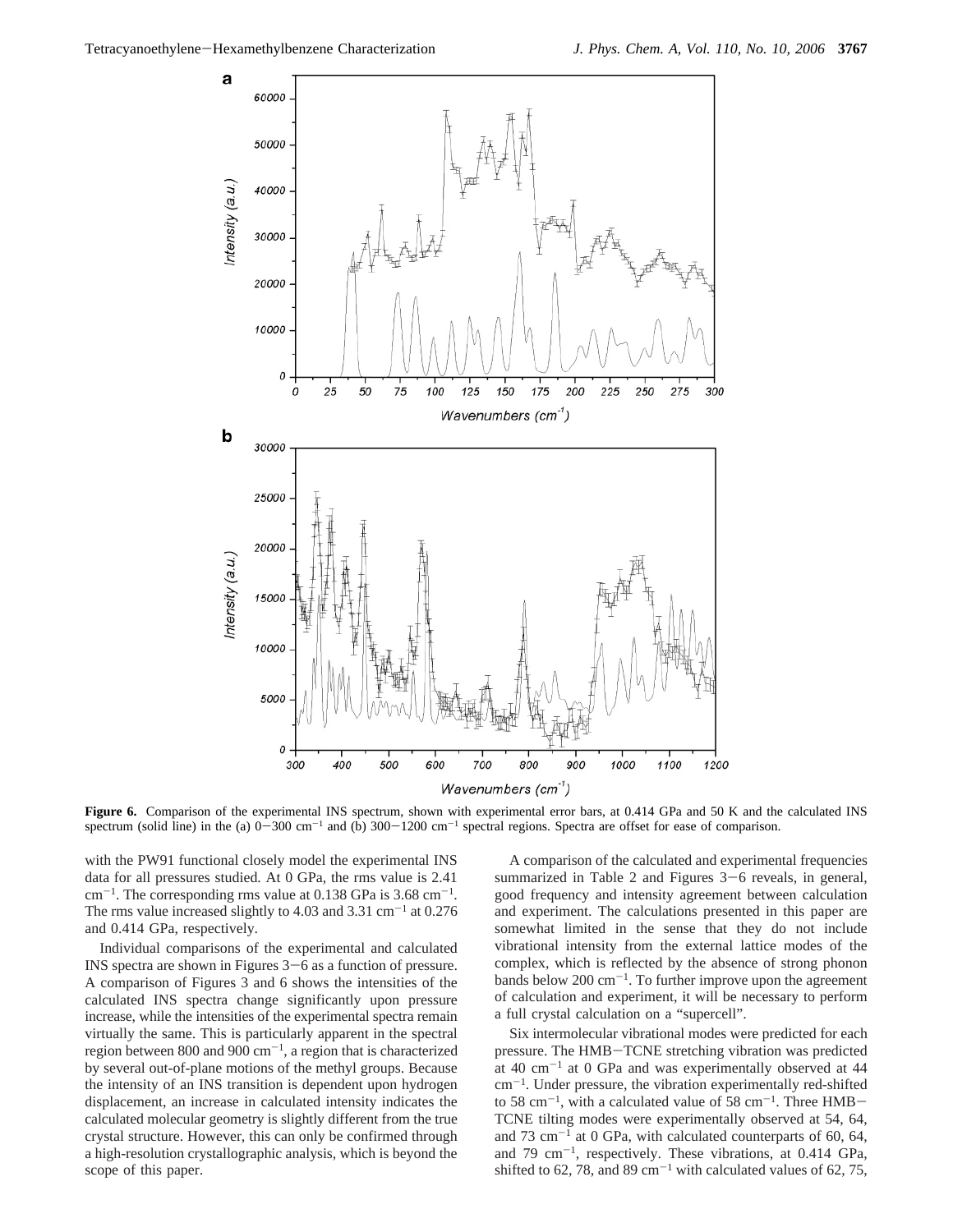and 86  $\text{cm}^{-1}$ , respectively. The intermolecular modes of EDA complexes are highly coupled to the degree of electron transfer and such large red shifts indicate an increase in the ionic nature of the TCNE-HMB complex over this pressure range.<sup>60</sup>

Large vibrational shifts are also calculated to occur for three out-of-plane HMB vibrations near 842, 856, and 1073  $cm^{-1}$ . Confirmation of the shifts associated with these vibrations is not possible experimentally because of the low intensity. Several in-plane vibrations, which are calculated at 812, 878, 915, and  $1050 \text{ cm}^{-1}$  have an average vibrational shift of 20 cm<sup>-1</sup>. Only the shift of the vibration at  $1050 \text{ cm}^{-1}$  can be confirmed experimentally.

#### **Conclusions**

Structural and molecular changes in the TCNE-HMB complex compressed to 0.417 GPa were investigated using neutron diffraction, inelastic neutron scattering, and quantum chemical calculations. Analysis of the neutron powder diffraction at 50 K indicated anisotropic compression of the *b* axis. The *b* axis lies perpendicular to the molecular stacks, which only interact by van der Waals forces, making it highly compressible. It is expected that the spacing between the molecular stacks will continue to decrease until dissociation begins at approximately 6 GPa.44

The very good frequency agreement between the observed and computed inelastic neutron scattering spectra implies that the computational methods used provide a reasonably accurate quantitative description of the TCNE-HMB complex as a function of pressure. Several vibrations with a large degree of methyl motion had calculated vibrational shifts of greater than  $10 \text{ cm}^{-1}$  over the pressure range studied. Unfortunately, in some cases, we were unable to experimentally confirm the vibrational shifts predicted by the calculations, due to poor resolution or low vibrational intensity. Infrared or Raman spectroscopy with less spectral congestion can perhaps be used to identify these shifts.

Although some vibrational peaks were not able to be experimentally resolved, there seems to be good reason to suggest that these computations are reliable. To improve the agreement between experiment and calculation, it will be necessary to perform more extensive solid-state calculations with the use of a supercell. However, from the degree of frequency agreement between the experimental and simulated INS spectra, we can imply that the molecular geometry must be qualitatively correct. We suggest that the large degree of errors observed in the lattice vectors have little effect on the overall molecular structure, but a definite conclusion as to this will require confirmation of the molecular positions, via single-crystal diffraction, as a function of pressure.

**Acknowledgment.** The NIST Center for Neutron Research is acknowledged for providing neutron beam access on the FANS and BT-1 instruments. The Army Research Laboratory Major Shared Resource Center is thanked for access and support of the VASP program. An NRC Fellowship with the Army Research Laboratory supported J.C. during the course of this research.

**Supporting Information Available:** Table S1 reports the estimated error in the lattice vectors and volume of the TCNE-HMB complex. This material is available free of charge via the Internet at http://pubs.acs.org.

#### **References and Notes**

(1) Miller, J. S.; Epstein, A. J. Molecule-based Magnets. In *Crystal Engineering: From Molecules and Crystals to Materials*; Braga, D., et al., Eds.; Kluwer: Dordrecht, The Netherlands, 1999; pp 43-53.

(2) Jerome, D.; Schultz, H. J. Organic conductors and superconductors. *Ad*V*. Phys.* **<sup>2002</sup>**, *<sup>51</sup>*, 293.

(3) Singleton, J. *J. Solid State Chem.* **2002**, *168*, 689.

(4) Streetman, B.; Banarjee, S. *Solid State Electronic De*V*ices*, 6th ed.; Prentice Hall: Englewood Cliffs, NJ, 2005.

- (5) Freo, L. D.; Painelli, A.; Soos, Z. G. *Phys. Re*V*. Lett.* **<sup>2002</sup>**, *<sup>89</sup>*,  $027402 - 1 - 4.$
- (6) Uno, B.; Okumura, N.; Seto, K. *J. Phys. Chem. A* **2000**, *104*, 3064. (7) Tang, L.-T.; Wei, Y.; Wang, Y.; Hu, S.-W.; Liu, X.-Q.; Chu, T.- W.; Wang, X.-Y. *J. Mol. Struct. (THEOCHEM)* **2004**, *686*, 25.
- (8) Oisen, V.; Rabiller, P.; Katan, C. *J. Phys. Chem. A* **2004**, *108*, 11049.
- (9) Liao, M.-S.; Lu, Y.; Scheiner, S. *J. Comput. Chem.* **2002**, *24*, 624. (10) Ciezak, J. A.; Hudson, B. S. *J. Mol. Struct. (THEOCHEM)* **2005**, *755*, 195.
- (11) Sawka-Dobrowolska, W.; Bator, G.; Sobczyk, L.; Pawlukojc, A.; Ptasiewicz-Bak, H.; Rundlöf, H.; Krawczyk, J.; Nowina-Konopka, M.; Jagielski, P.; Janik, J. A.; Prager, M.; Steinsvoll, O.; Grech, E.; Nowicka-Scheibe, J. *J. Chem. Phys.* **2005**, *123*, 124305.
- (12) Verdal, N.; Kozlowski, P. M.; Hudson, B. S. *J. Phys. Chem. A* **2005**, *109*, 5724.
- (13) Hudson, B. S.; Allis, D. G.; Parker, S. F.; Ramirez-Cuesta, R. J.; Herman, H.; Prinzbach, H. *J. Phys. Chem. A* **2005**, *109*, 3418.
- (14) Ciezak, J. A.; Trevino, S. F. *J. Mol. Struct. (THEOCHEM)* **2005**, *723*, 241.
- (15) Plazanet, M.; Fontaine-Vive, F.; Gardner, K. H.; Forsyth, V. T.; Ivanov, A.; Ramirez-Cuesta, A. J.; Johnson, M. R. *J. Am. Chem. Soc.* **2005**, *127*, 6672.

(16) Eckert, J.; Sewell, T. D.; Kress, J. D.; Kober, E. M.; Wang, L. L.; Olah, G. *J. Phys. Chem. A* **2004**, *108*, 11369.

- (17) Johnson, M. R.; Parlinski, K.; Natkaniec, I.; Hudson, B. S. *Chem. Phys.* **2003**, *291*, 53.
- (18) Hermet, P.; Bantignies, J. L.; Rahmani, A.; Sauvajol, J. L.; Johnson, M. R. *J. Phys. Chem. A* **2005**, *109*, 4202.
	- (19) Hudson, B. S. *J. Phys. Chem. A* **2001**, *105*, 3949.

(20) Saheki, M.; Yamada, H.; Yoshioka, H.; Nakatsu, K. *Acta Crystallogr.* **1976**, *B32*, 662.

- (21) Maverick, E.; Trueblood, K. N.; Bekoe, D. A. *Acta Crystallogr.* **1978**, *B34*, 2777.
- (22) Forster, R.; Kulevsky, N. *J. Chem. Soc., Faraday Trans. 1* **1973**, *69*, 1927.
- (23) Rossi, M.; Buser, U.; Haselbach, E. *Hel*V*. Chim. Acta* **<sup>1976</sup>**, *<sup>59</sup>*, 1039.

(24) Liptay, W.; Rehm, T.; Wehnig, D.; Schanne, W.; Baumann, W.; Lang, W. *Z. Naturforsch. Teil A* **1982**, *37*, 1427.

(25) Stanley, J.; Smith, D.; Latimer, B.; Devlin, J. P. *J. Phys. Chem.* **1966**, *70*, 0, 2011.

- (26) Hall, B.; Devlin, J. P. *J. Phys. Chem.* **1966**, *71*, 465.
- (27) Sakehi, M.; Yamada, H. *Spectrochim. Acta* **1976**, *A32*, 1425.
- (28) Rossi, M.; Haselbach, E. *Hel*V*. Chim. Acta* **<sup>1979</sup>**, *<sup>62</sup>*, 140.
- (29) Cesaro, S. N.; Martini, B.; Bencivenni, L.; Spoliti, M.; Maltese, M. *Spectrochim. Acta* **1980**, *A36*, 165.
- (30) Yamamoto, K.; Kabit, Md. H.; Hayashi, M.; Tominaga, K. *Phys. Chem. Chem. Phys.* **2005**, *7*, 1945.
	- (31) Smith, M. L.; McHale, J. L. *J. Phys. Chem.* **1985**, *89*, 4002.
	- (32) McHale, J. L.; Merriam, M. J. *J. Phys. Chem.* **1989**, *93*, 526.
- (33) Britt, B. M.; Lueck, H. B.; McHale, J. L. *Chem. Phys. Lett.* **1992**, *190*, 528.
- (34) Britt, B. M.; McHale, J. L.; Friedrich, D. M. *J. Phys. Chem.* **1995**, *99*, 6347.
- (35) Kulinowski, K.; Gould, I. R.; Meyers, A. B. *J. Phys. Chem.* **1995**, *99*, 9017.
	- (36) Britt, B. M.; McHale, J. L. *Chem. Phys. Lett.* **1997**, *270*, 551.
- (37) Kulinowski, K.; Gould, I. R.; Ferris, N. S.; Meyers, A. B. *J. Phys. Chem.* **1995**, *99*, 17715.
- (38) Hayashi, M.; Yang, T.-S.; Yu, J.; Mebel, A.; Lin, S. H. *J. Phys. Chem. A* **1997**, *101*, 4156.
	- (39) Gott, J. R.; Maisch, W. G. *J. Chem. Phys.* **1963**, *39*, 2229.
	- (40) Offen, H. W.; Kadhim, A. H. *J. Chem. Phys.* **1966**, *45*, 269.
- (41) Nakayama, R.; Sasaki, M.; Osugi, A. *J. Re*V*. Phys. Chem. Jpn.* **1976**, *46*, 57.
	- (42) Ewald, A. H. *Trans. Faraday Soc.* **1968**, *64*, 733.

(43) Davis, K. M. C. In *Molecular Association*; Foster, R., Ed.; Academic: New York, 1975; Vol. 1, p 151.

- (44) Jurgensen, C. W.; Peanasky, M. J.; Drickamer, H. G. *J. Chem. Phys.* **1985**, *83*, 6108.
	- (45) Yamada, H.; Saheki, M. *Spectrochim. Acta* **1980**, *37A*, 17.

(46) Byrd, E. F. C.; Scuseria, G. E.; Chabalowski, C. F. *J. Phys. Chem. B* **2004**, *108*, 13100.

(47) Details of the Harwood Engineering two-piston pressure intensifier system available for use at the NIST Center for Neutron Research can be found at http://users.rcn.com/harwood.ma.ultranet/prim200k.html.